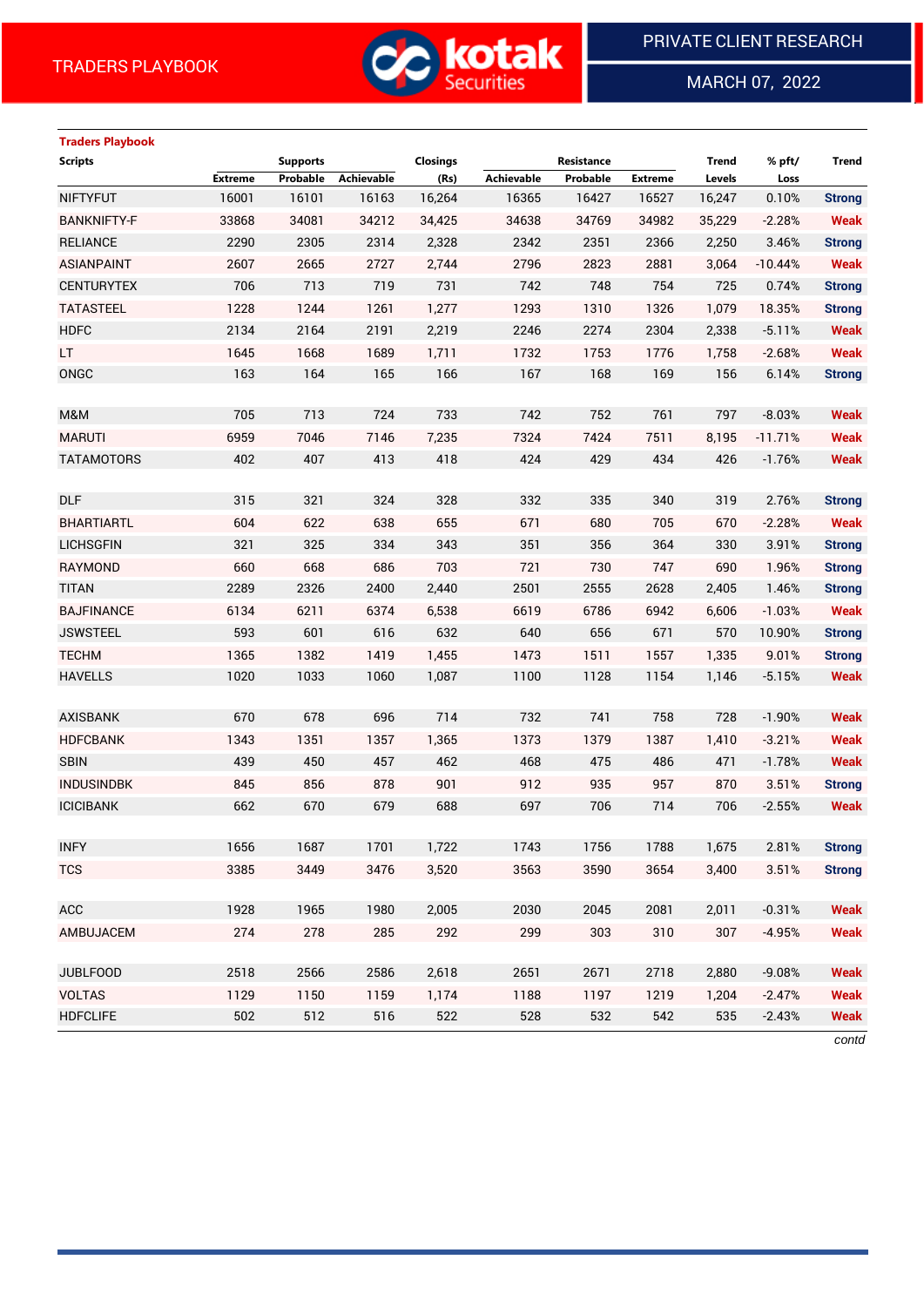## **Closing Pricess**

Closing price is that price at which a scrip closes on the previous day. Traders can start their intraday trade on this level. The stock or index should sustain above or below the closing price else you should exit the trade. Ideally, half a percent should be the stop loss above or below the closing price to enter the trade.

## **Trend**

Trend is the level at which the tendency of Indices and Stocks can be identified. For best results, you can use the 'Trend Remarks' to trade. A 'Weak' trend means that traders can trade with a negative bias. If the trend is 'Strong', you can trade long with a positive bias. Base price should be the closing price.

#### **Achievable (Supp/Resis)**

It is the price which can be achieved if the Index/Stock trades above or below the closing price. During normal course of trading, first levels are important as one can take profits around first resistance and supports levels.

## **Probable (Supp/Resis)**

It's a second resistance/support and can be achieved if stocks/indices are in trending mode. Events can lead stocks and indices to reach these levels.

## **Extreme levels**

Sometimes, the stocks fall or rise to their average lowest or highest levels FOR THE DAY and that may act as an excellent contra buying or selling opportunity with a stop loss given in the table. This means buying around extreme support and selling around extreme resistance strictly with a given stop loss. For e.g. If the extreme support for Nifty is given at 5605, and in case the market comes down to similar levels, then you can initiate long positions with the given 'stop loss for long' in the column, say at 5585. If it breaks 5585 then the trader must exit the position. This is valid on both the sides.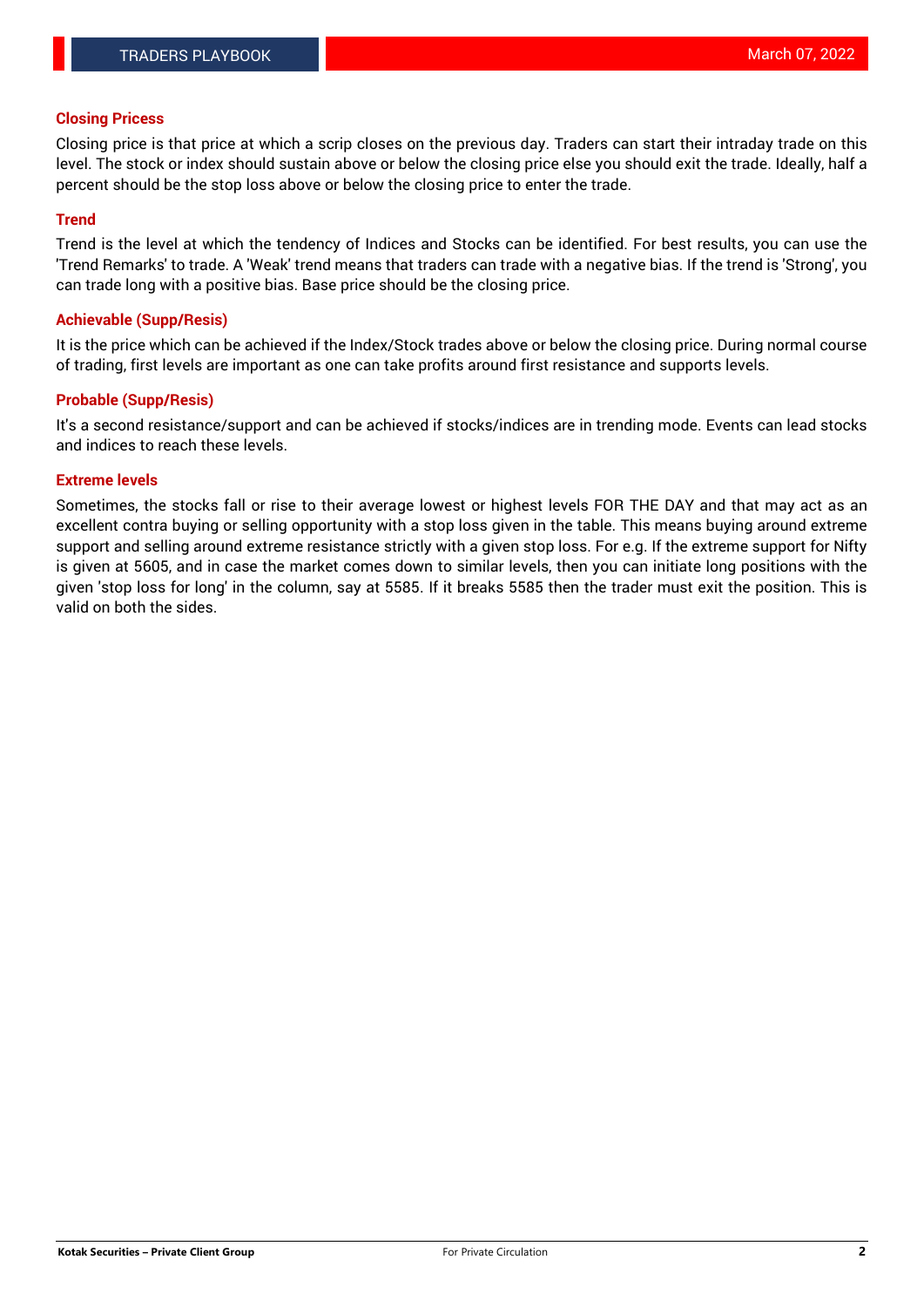## **RATING SCALE (PRIVATE CLIENT GROUP)**

| <b>BUY</b>             | -   | A condition that indicates a good time to buy a stock. The exact circumstances of the signal will be determined by the indicator that an<br>analyst is using.  |
|------------------------|-----|----------------------------------------------------------------------------------------------------------------------------------------------------------------|
| <b>SELL</b>            | -   | A condition that indicates a good time to sell a stock. The exact circumstances of the signal will be determined by the indicator that an<br>analyst is using. |
| <b>Stop Loss Order</b> | $-$ | An instruction to the broker to buy or sell stock when it trades beyond a specified price. They serve to either protect your profits or<br>limit your losses.  |

#### **FUNDAMENTAL RESEARCH TEAM (PRIVATE CLIENT GROUP)**

**Shrikant Chouhan Arun Agarwal Amit Agarwal, CFA Hemali Dhame** Head of Research Auto & Auto Ancillary Transportation, Paints, FMCG Banking & Finance shrikant.chouhan@kotak.com arun.agarwal@kotak.com agarwal.amit@kotak.com Hemali.Dhame@kotak.com

**Jatin Damania Purvi Shah Rini Mehta K. Kathirvelu** Metals & Mining, Midcap **Pharmaceuticals** Research Associate Support Executive jatin.damania@kotak.com [purvi.shah@kotak.com](mailto:purvi.shah@kotak.com) rini.mehta@kotak.com [k.kathirvelu@kotak.com](mailto:k.kathirvelu@kotak.com)  $+91$  22 6218 6440  $+91$  22 6218 6432

**Sumit Pokharna Pankaj Kumar** sumit.pokharna@kotak.com pankajr.kumar@kotak.com +91 22 6218 6438 +91 22 6218 6434

Oil and Gas, Information Tech Construction, Capital Goods & Midcaps

+91 22 6218 5408 +91 22 6218 6443 +91 22 6218 6439 +91 22 6218 6433

**TECHNICAL RESEARCH TEAM (PRIVATE CLIENT GROUP)**

[shrikant.chouhan@kotak.com](mailto:shrikant.chouhan@kotak.com) [amol.athawale@kotak.com](mailto:amol.athawale@kotak.com) Research Associate +91 22 6218 5408 +91 20 6620 3350 [sayed.haider@kotak.com](mailto:sayed.haider@kotak.com)

**Shrikant Chouhan Amol Athawale Sayed Haider**

+91 22 62185498

## **DERIVATIVES RESEARCH TEAM (PRIVATE CLIENT GROUP)**

 $+91$  22 6218 5497

**Sahaj Agrawal Prashanth Lalu Prasenjit Biswas, CMT, CFTe** [sahaj.agrawal@kotak.com](mailto:sahaj.agrawal@kotak.com) [prashanth.lalu@kotak.com](mailto:prashanth.lalu@kotak.com) [prasenjit.biswas@kotak.com](mailto:prasenjit.biswas@kotak.com)